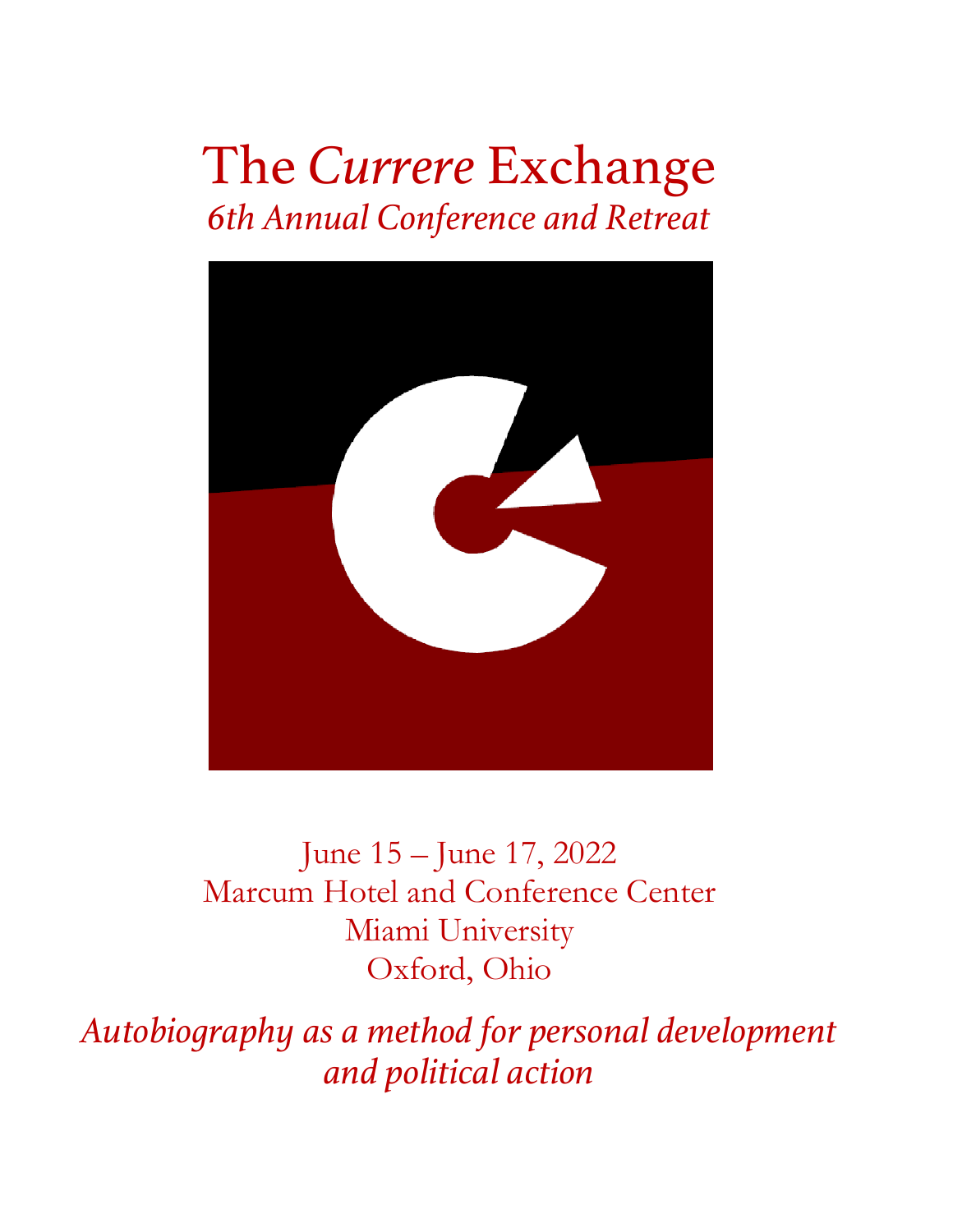# **ABOUT THE CURRERE EXCHANGE**

Welcome to the 6th Annual Currere Exchange Conference and retreat!

The Currere Exchange is a retreat designed to engage "complicated conversations" (Pinar, 2012) among a diverse community of curriculum and education activists. This retreat is an opportunity for graduate students, teachers, school administrators, community activists, professors, and citizens who are interested in curriculum and cultural studies to *affirm, connect, and refresh* their personal, scholarly, and social action agendas.

By focusing on *Autobiography as a method for personal development and political action*, the retreat intends to help participants surface new points of view, challenge the status quo in schools and society, and provide outlets and direction for those interested in troubling the intersections of identity, culture, leadership, curriculum, and politics.

The purposeful ends of the retreat are to engage participants in a *non-traditional conference format* focusing more on conversation than presentation, more on dialogue and meaning making than performance. The goal is that participants might create – individually and collectively – a more just community and society in the present and future. That we might create a more relevant and rich curriculum and pedagogy for all. That we might create a more prominent role for autobiographical scholarship as social action in the discourses on leadership, culture, curriculum, teaching, and schooling with the end in mind of creating a more robust democracy.

The retreat is structured on purpose to create more opportunities for dialogue, collaborative thinking, and creativity. Therefore, the retreat is structured into plenary and working sessions; most of the program will be designed and delivered by participants.

Thank you to all participants for providing a safe and supportive environment for colleagues, a hallmark of effective, collaborative, and democratic leadership.

Site Hosts ~ Tom Poetter (poettets@miamioh.edu) and Denise Baszile (taliafda@miamioh.edu)

Conference Organizer ~ Jing Tan  $(\underline{tan}11\textcircled{a}$ miamioh.edu)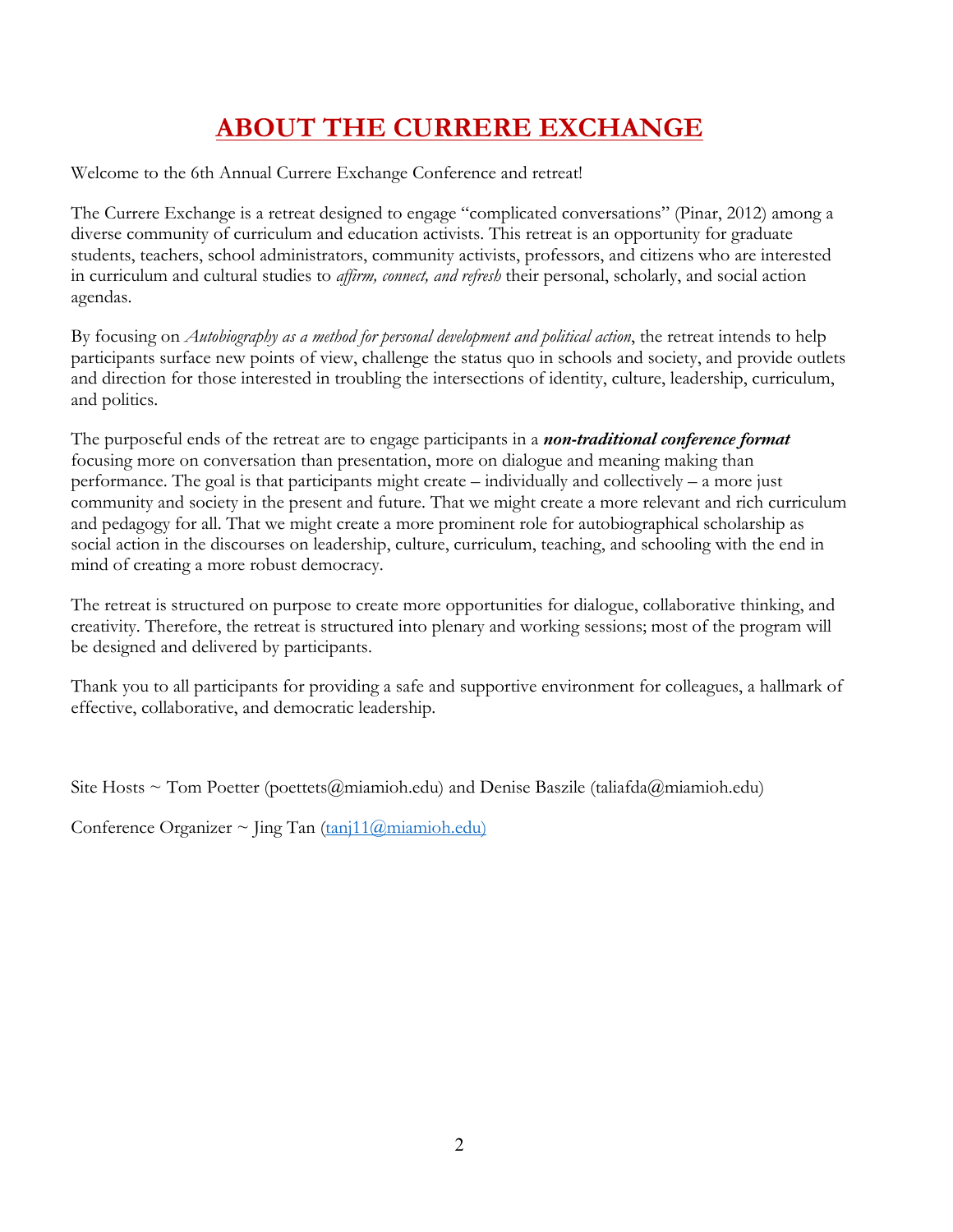# RETREAT SCHEDULE

| Wednesday, June 15, 2022 |                                                                                                                                                                           |                          |  |
|--------------------------|---------------------------------------------------------------------------------------------------------------------------------------------------------------------------|--------------------------|--|
| 6:30-8:30 PM             | Welcome Reception                                                                                                                                                         | Room 186                 |  |
| Thursday, June 16, 2022  |                                                                                                                                                                           |                          |  |
| 8:30 AM                  | Plenary 1, Tom Poetter, Miami University<br><b>Building Blocks</b>                                                                                                        | Room 186                 |  |
| 10:00 AM                 | Working Session #1, Presentation Roundtables                                                                                                                              | Rooms as assigned (p. 6) |  |
| 12:00 PM                 | Lunch, Provided                                                                                                                                                           | Room 184                 |  |
| $1:00$ PM $\,$           | Plenary 2,<br>Room 186<br>Jody Googins, Xaiver University<br>Understanding the Self to Better Understand the World                                                        |                          |  |
| 2:00 PM                  | Room 186<br>Working Session #2, Invention and Making<br>Elizabeth Wardle, Director, Howe Center for<br>Writing Excellence                                                 |                          |  |
| 5:00 PM                  | Rest and Regather                                                                                                                                                         | Location self-assigned   |  |
| 6:00 PM                  | Adjourn                                                                                                                                                                   |                          |  |
|                          | Dinner $\sim$ On Your Own (meet in Marcum Lobby at<br>5:45pm to join dinner teams)                                                                                        |                          |  |
| Friday, June 17, 2022    |                                                                                                                                                                           |                          |  |
| 9:30 AM                  | Welcome/Reconvene, Jing Tan Facilitator<br>Room 186                                                                                                                       |                          |  |
| 10:00 AM                 | Room 186<br>Plenary 3, Lori Meier, East Tennessee State<br>University<br>Nightmare at 20,000 Feet: Currere, Teacher<br>Education, and the Invitation to Imagine Otherwise |                          |  |
| 11:00                    | Closing Session and Lunch, Provided                                                                                                                                       | Rooms 184, 186           |  |
| $1:00$ PM $\,$           | Adjourn                                                                                                                                                                   |                          |  |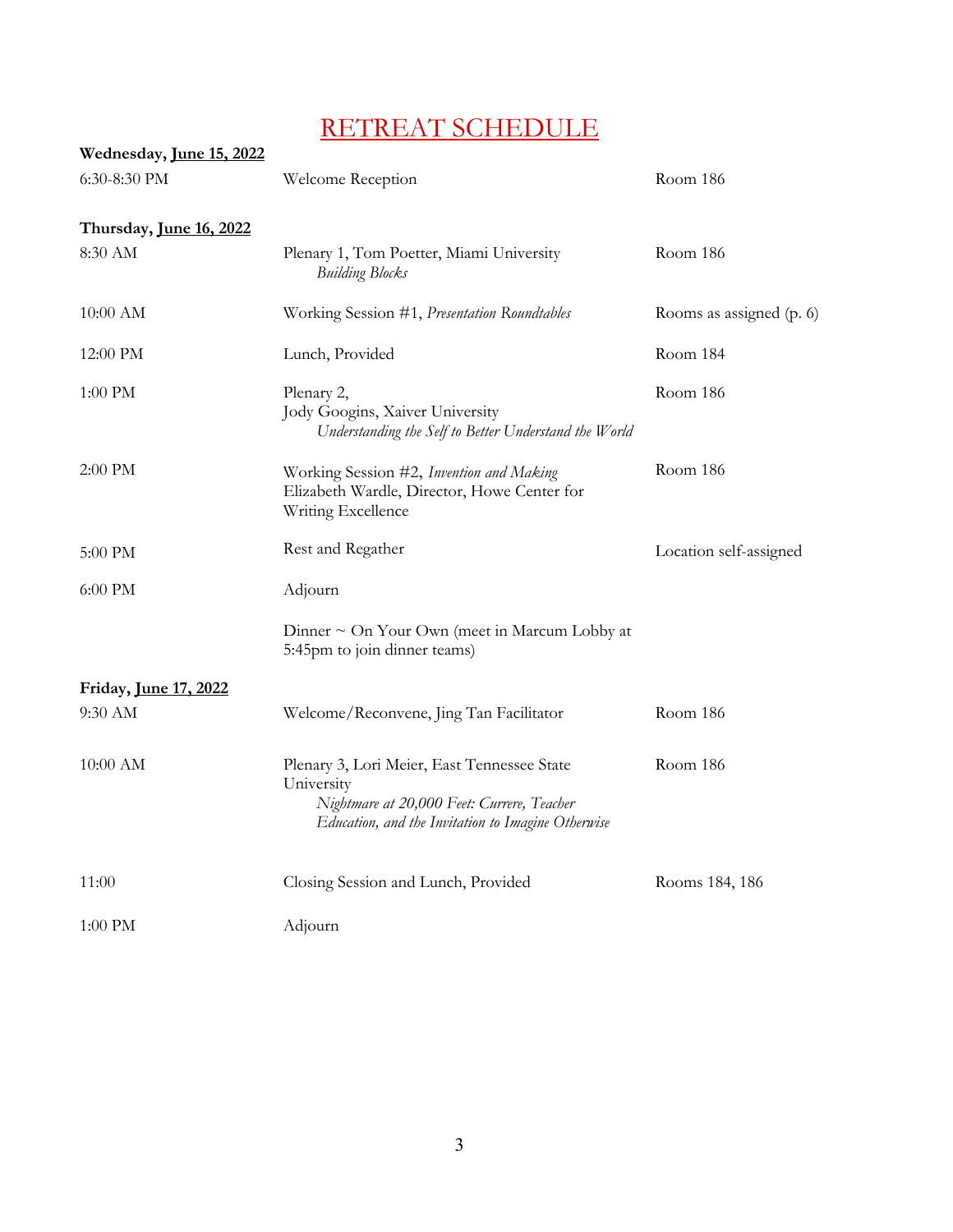## **Conference Participants**

| First<br>Abayomi | Last<br>Abodunrin  | <b>Contact Information</b><br>abodunas@miamioh.edu | <b>Presentation Titles</b><br>Artificial intelligence Currere: Research and practice in mathematics<br>education                                                                                |
|------------------|--------------------|----------------------------------------------------|-------------------------------------------------------------------------------------------------------------------------------------------------------------------------------------------------|
| Jaimie           | Baker              | biermajl@miamioh.edu                               | Faculty Perceptions of the Accommodation Process for Students with<br><b>Disabilities</b>                                                                                                       |
| Matthew          | Burns              | Matthew.Burns@actionforchil<br>dren.org.uk         | Untitled                                                                                                                                                                                        |
| <b>Brett</b>     | Burton             | burtonb4@xavier.edu                                | Rethinking school crisis plans in principal preparation                                                                                                                                         |
| Xiali            | Chang              | xiachang@iu.edu                                    | From a practitioner to a doctoral student                                                                                                                                                       |
| Paul             | Collins            | paul.collins@famu.edu                              | Using Currere to process being on a profession's endangered species<br>list: A black male educator's journey and pursuit of well-being                                                          |
| Ryan             | Cowden             | rycowden@iu.edu                                    | Teacher leadership and me: A double Currere                                                                                                                                                     |
| Mastano          | Dzimbiri           | dzimbimn@miamioh.edu                               | "Lived experiences of the international students in the graduate<br>program: The discourse of my autobiography"                                                                                 |
| Tahreem          | Fatima             | fatimat@miamioh.edu                                | Re-imagined leadership training curriculum (RLTC) for teachers                                                                                                                                  |
| Belinda          | Flick              | flickbl@miamioh.edu                                | Circumstance and possibility                                                                                                                                                                    |
| Autumn<br>Joy    | Florencio-<br>Wain | autumnjoyfw@gmail.com                              | Voices of the holistically educated: Making sense of the data                                                                                                                                   |
| Rita             | Forte              | rforte@sympatico.ca                                | The dissertation as a negotiation: Living in a welcoming Muslim space<br>and being critical                                                                                                     |
| Jody             | Googins            | googinsj@xavier.edu                                | The war on drugs: Resurfacing memories with heightened<br>sociopolitical awareness                                                                                                              |
| Sarrah           | Grubb              | sigrubb@iu.edu                                     | More course to run                                                                                                                                                                              |
| Dorothy          | Heard              | heardd@montclair.edu                               | Lessons from African American women teachers: Imagining all of us                                                                                                                               |
| Renee            | Jackson            | renee.jackson@temple.edu                           | Jackull regress: Cosmic concoctions and liminal lingering                                                                                                                                       |
| Prince           | Johnson            | john1345@miamioh.edu                               | Black Africana and Currere                                                                                                                                                                      |
| Haniyeh          | Kheirkhah          | kheirkh@miamioh.edu                                | Positionality and its relevance to cultural identity                                                                                                                                            |
| Yaereem          | Lee                | Leey10@miamioh.edu                                 | Is it fair for students in higher education to be evaluated solely by their<br>professors in their coursework and not recognized for their activities<br>and experiences outside the classroom? |
| Suzanne          | McCullagh          | smccullagh@athabascau.ca                           | Jackull regress: Cosmic concoctions and liminal lingering                                                                                                                                       |
| Lori             | Meier              | meier@etsu.edu                                     | Deconstructing self: On Currere and the twilight zone in education                                                                                                                              |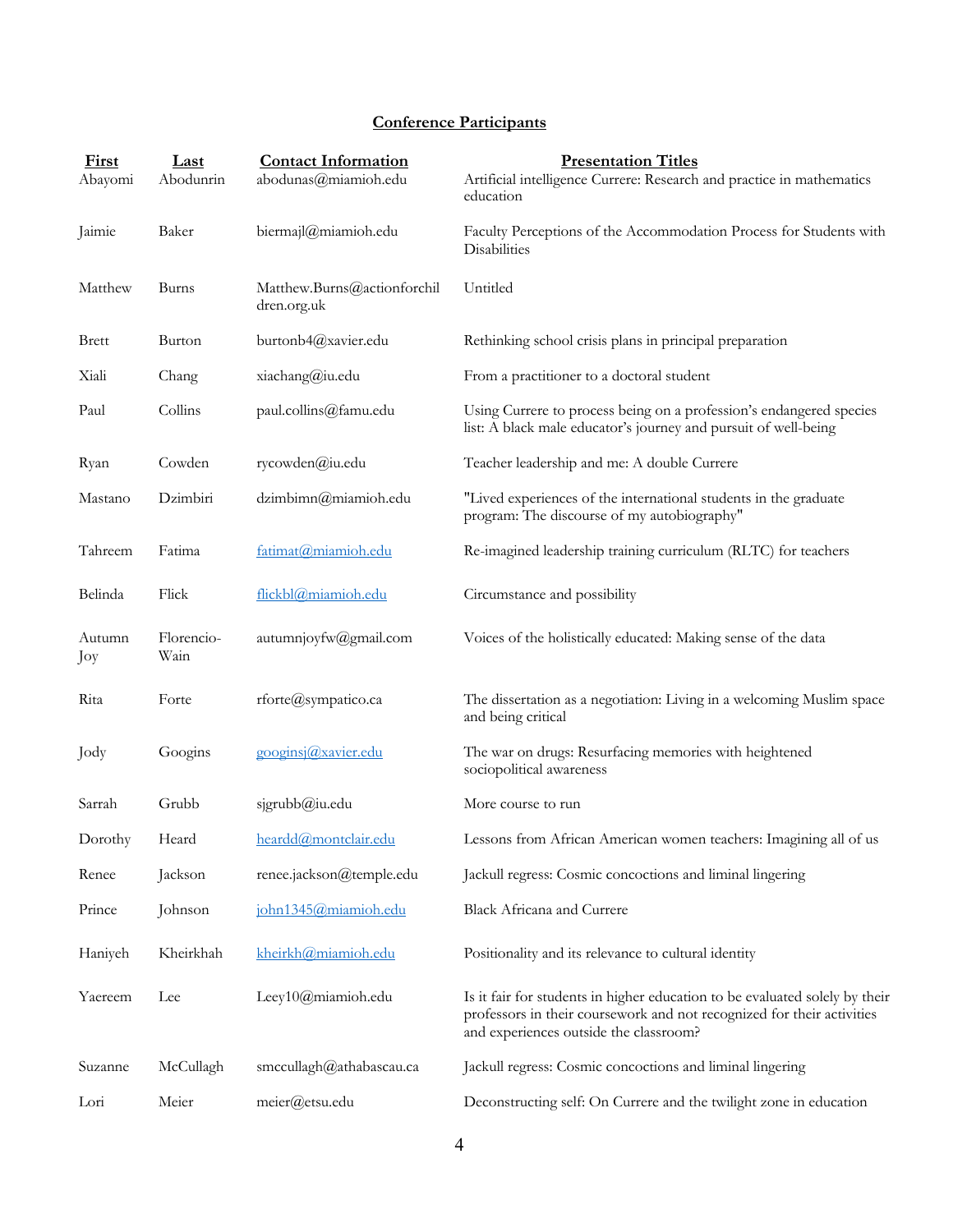| Joseph    | Osbaldeston  | joseph.osbaldeston@actionforc<br>hildren.org.uk | What activities in school are considered educative, and how do these<br>effectively support all learners?           |
|-----------|--------------|-------------------------------------------------|---------------------------------------------------------------------------------------------------------------------|
| Dennis    | Parsons      | dennis.parsons@oswego.edu                       | Songwriting is (not) autobiography                                                                                  |
| Thomas    | Poetter      | poettets@miamioh.edu                            | The book move                                                                                                       |
| Curt      | Porter       | cporter@iup.edu                                 | Recreational Currere and the subversive potential of intellectual play                                              |
| Ivon      | Prefontaine  | iprefontaine@zagmail.gonzaga.<br>edu            | Applying the method of Currere to interrupt historical injustice<br>perpetrated against Canadian indigenous peoples |
| Hassan    | Raza         | razash@miamioh.edu                              | Unheard melodies: A curriculum without a voice of its own                                                           |
| Cynthia   | Sanders      | sanderscy@cua.edu                               | When you know better                                                                                                |
| Tara      | Sievers-Hunt | tarasievershunt@gmail.com                       | Called to the conversation: Currere as inspiration for research-based<br>theatre                                    |
| Kevin     | Smith        | Smithk26@cardiff.ac.uk                          | Curriculum as inspiration                                                                                           |
| Robin     | Succar       | succar.robino@gmail.com                         | Navigating graduate admissions as a non-traditional student:<br>Examining gender, class, and ageism through Currere |
| Madiha    | Syeda        | Syedamm@miamioh.edu                             | Teaching open-mindedness in higher education                                                                        |
| Jing      | Tan          | Tanj11@miamioh.edu                              | Language education embraces critical pedagogy                                                                       |
| Dormetria | Thompson     | robin316@miamioh.edu                            | Let her be - Acknowledging, affirming, and appreciating black girls and<br>women                                    |
| Wanying   | Wang         | wywang105@163.com                               | Currere, teacher education and educational praxis                                                                   |
| David     | Williams     | WilliamsDA7@cardiff.ac.uk                       | Currere and change conversations: Reclaiming teaching agency in a<br>curriculum re-imagined.                        |
| Mona      | Zignego      | mbzignego@gmail.com                             | The cycle of care and post pandemic pedagogy of teacher literacy<br>facilitation                                    |